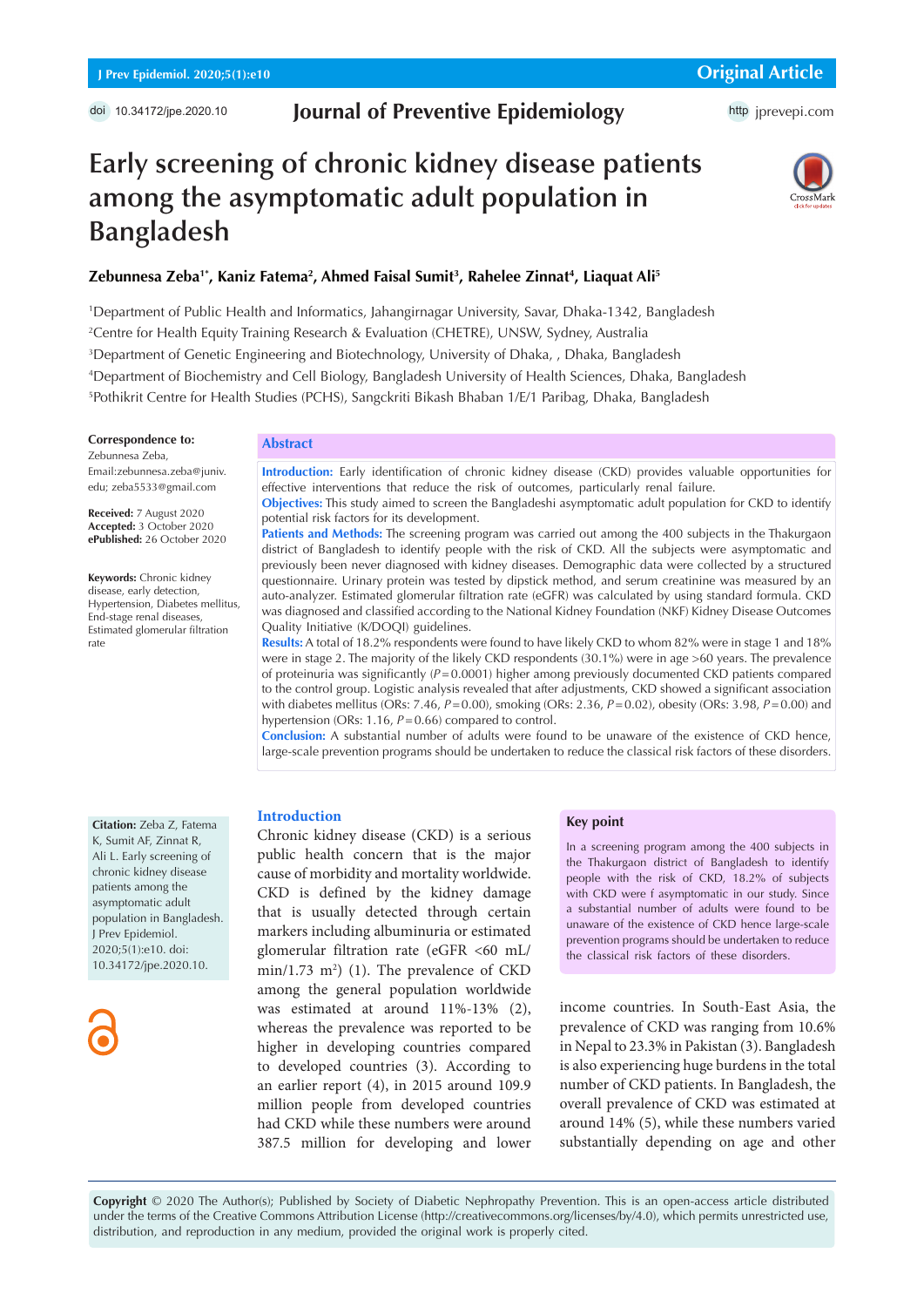#### Zeba Z et al

factors (5). According to a study conducted in Dhaka, the prevalence of CKD was 26% for people aged 30 years or above (6), and 13% for people aged 15 years or above (7).

CKD is influenced by several factors including age, gender, socioeconomic conditions, and health risk factors like cardiovascular diseases (CVD), diabetes, hypertension, obesity, etc (8-10). According to previous reports, the prevalence of CKD among the diabetic patients was 34% (11), around 26.8% to 47.2% among the CVD patients (12,13), around 30.1% among the young obese people (14). Along with the effect on health, CKD also impacts social life (15), whereas financial burden is identified as the most common form of social burden. Most of the CKD patients are at higher risk of developing end-stage renal diseases (ESRDs) that often require kidney transplantation and dialysis (16).

Substantial number of people in Bangladesh are at risk of CKD without being diagnosed (8). Many patients in their early stage of CKD are asymptomatic and they do not take any measures to treat which posed them serious health risks (17). Therefore, the actual number of people with CKD cannot be determined as the first and second stages of CKD are not easily detectable. Thus, the screening of CKD patients in their early stages could offer valuable opportunities for effective interventions that could reduce the risk of possible CKD outcomes. However, no such study has been conducted so far showing early detection of CKD among the Bangladeshi population. Only the overall prevalence of CKD among the Bangladeshi population and its associated risk factors were reported by few studies so far (6,10,18).

#### **Objectives**

Here, this study attempted to screen CKD patients in their early asymptomatic stage among the adult Bangladeshi population. This study will also consider the association between CKD with other risk factors including demographic and baseline factors, lifestyle and clinical factors among the Bangladeshi population. We also aimed to perform logistic analysis to find out the adjusted associations between CKD with other risk factors.

## **Patients and Methods**

## *Study participants*

This study was conducted to generate epidemiological data of CKD among the asymptomatic adult population from Thakurgaon district in Bangladesh. This screening program was conducted between January 2013 to December 2013 among 400 subjects who were willing to participate in the study. All the participants were chosen randomly. However, participants with previous history of kidney diseases, or taking drugs that could affect kidney functions were excluded from the study. Then we interviewed all the participants using a close-ended structured questionnaire. The questionnaire included several questions regarding demographic information, lifestyle factors like smoking

habit and alcohol consumption habit.

## *Sample size*

Sample size was calculated using the formula:  $n = z^2 p (1-p)$ /  $d^2$ ; where  $z =$  Standard normal deviation at 95% confidence level, p= assumed target proportion to have a particular characteristic, d= margin of error and n= sample size.

Considering the proportion of patient with particular characteristics (p) =  $50\%$  = 0.5 (since the actual number is unknown),  $z = 1.96$ , margin of error (d) =  $5\% = 0.05$ ; then at 95% confidence interval, sample size (n) becomes 384. However, due to 5% non-response, we added 16 samples for conducting this study. So, total sample size was 400.

## *Biochemical measurement*

The participants' blood pressure, waist and hip circumference, weight and height were measured at the time of hospital visit and then body mass index (BMI) and waist-hip ratio (WHR) were calculated accordingly. Blood samples (5 mL) were collected for the measurement of serum fasting blood glucose, serum albumin and serum creatinine. Blood specimens were centrifuged to separate serum and were preserved immediately at -20° C for the future analysis.

Serum glucose (fasting and 2 h after breakfast) was measured by glucose oxidase (GOD-PAP) method (19) (Randox Laboratories Ltd., UK). Serum creatinine was estimated by colorimetric method using an auto-analyzer (20). Proteinuria was assessed by Dipstick method in most outpatient settings to measure the urine protein concentration (21). Urine albumin was measured by BNII ProSpec nephelometer, and urine creatinine was measured by Jaffe method using the Modular-P chemistry analyzer (Roche/Hitachi, Switzerland) (22). For determination of estimated glomerular filtration rate (eGFR), modification of diet in renal disease (MDRD) formula version 4 was used (23,24). According to K/DOQI and Kidney Disease (25), we should have at least three months history or three positive test results. Since we conducted a screening program and tested only once, we used the term "likely CKD" instead of CKD.

## *Definition and classification*

The severity of the CKD was classified into five stages based on the recommendation by Kidney Disease Outcome Quality Initiative (K/DOQI) (25): stage 0: eGFR>90 mL/min/1.73m<sup>2</sup>, and no proteinuria, stage 1: eGFR of  $> 90$  mL/min/1.73 m<sup>2</sup> with evidence of kidney damage; stage-2 (mild renal insufficiency with eGFR of ≥60–89 mL/min.1.73 m2); stage-3 (moderate renal insufficiency with eGFR of  $\geq 30-59$  mL/min/1.73 m2); stage-4 (severe renal insufficiency with eGFR of ≥15–29 mL/min/1.73 m2) and stage-5 (renal failure with eGFR of  $<$ 15 mL/min/1.73 m<sup>2</sup>.

Proteinuria was classified as trace and (1+, 2+, and 3+) based on earlier study (20). BMI was categorized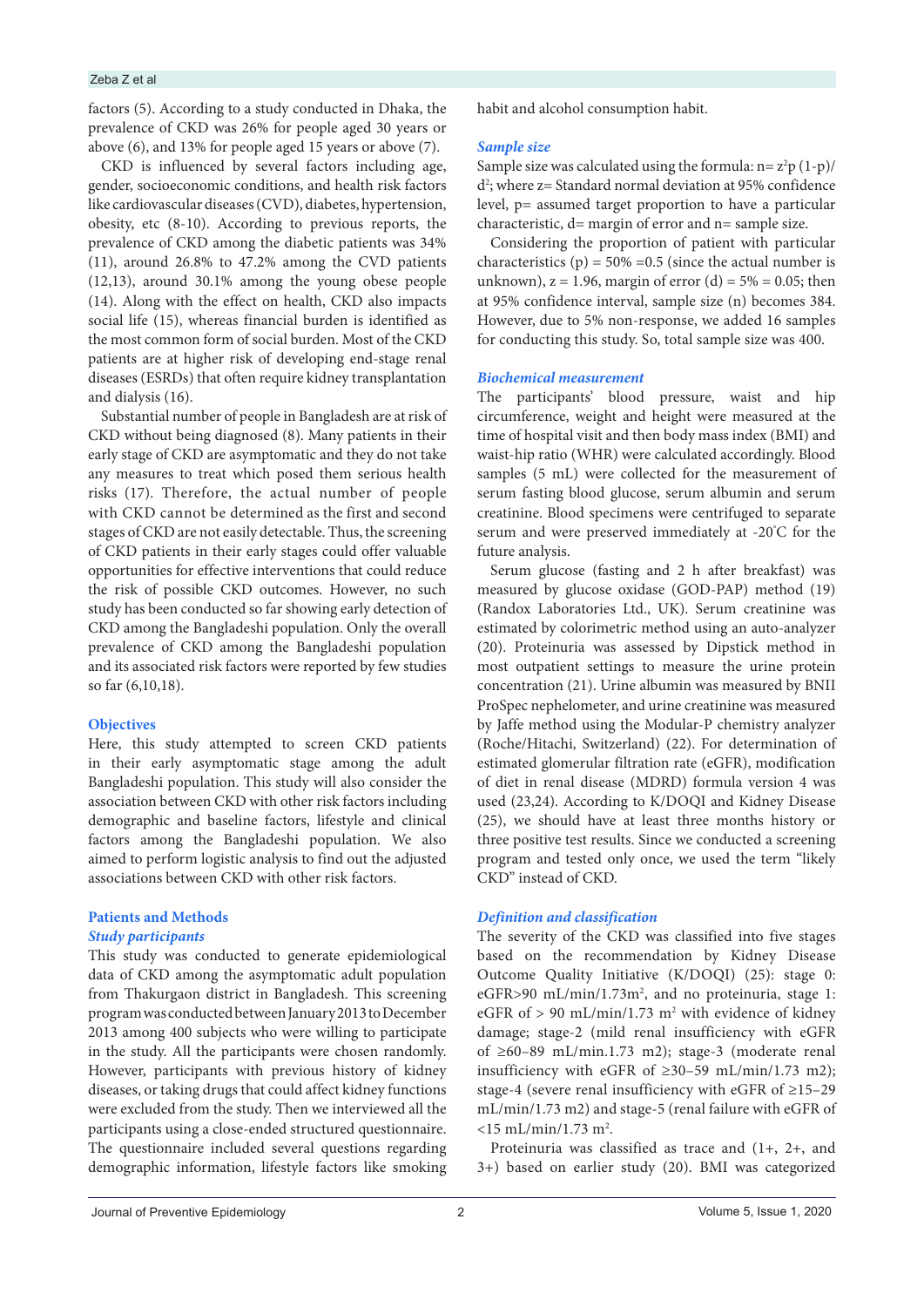into underweight (BMI <18.5), normal weight (18.5-25) and overweight (>25) according to WHO classification (26). Diabetes was considered when subjects fasting blood glucose was found >7.0 mmol/L or >126 mg/dL) (27). Hypertension was considered when systolic blood pressure (SBP) >130 mm Hg or diastolic blood pressures (DBP) >80 mm Hg were found (21).

## *Ethical issues*

The study was performed according to the ethical standards of human experimentation in accordance with the Helsinki Declaration. Here, written consent was taken from each respondent and the study was approved by the appropriate Ethics committee. The participants were notified about the aim and purpose of this study. Anonymity, confidentiality and voluntary participation were ensured. The participants' safety was assured by not doing any kind of harm to them. Sensitive and polite wording were used.

## *Statistical analysis*

Data analysis was done using SPSS program version 24 software (SPSS Inc., Chicago, USA). Quantitative variables were presented as mean ± S.D. Categorical variables were shown in number and percentage. Since, the data followed normal distributions, for analysing categorical variables, Pearson's χ2 (chi-square) test was performed and for continuous variables, student's t-test was performed. The level of significance of each result was set at *P* < 0.05. All statistical tests were 2-sided. Binary logistic regression analysis was also performed to determine the adjusted associations between CKD and other risk factors.

## **Results**

#### *Demographic characteristics of the study subjects*

[Table 1](#page-2-0) showed the demographic characteristics of the study subjects. Here, the likely CKD subjects were termed as CKD group and non-CKD subjects as control group. Among the total 400 subjects, 73 (18.2%) subjects were diagnosed with likely CKD, and the rest 327 (81.8%) were control. The mean age of the subjects was found  $48.94 \pm 11.00$  for control, and  $53.09 \pm 11.11$  for the CKD group, which differed significantly  $(P = 0.01)$ . Within the age categories, most participants in the control group were belonged to 30-40 years (29.1%), followed by 41- 50 years (28.4%), 51-60 years (26.6%) and >60 years (15.9%). Whereas, most of the participants in the CKD group were belonged to >60 years (30.1%), followed by 51-60 years (27.4%), 41-50 years (26%), and 31-40 years (16.4%). Almost half of the subjects in both groups (67.3% for control and 63% for CKD group) were found male. The mean BMI for the control group was  $21.40 \pm 5.25$ , and that for the CKD group was  $24.75 \pm 5.14$ , which was significantly higher  $(P = 0.00)$ . Among the BMI categories, most of the subjects belonged to normal weight (59% in the control group, and 41.1% in the CKD group). Regarding

<span id="page-2-0"></span>**Table 1.** Demographic characteristics of the CKD and control subjects

|                       | Control $(n=327)$ | $CKD$ (n=73)      | $P$ value |
|-----------------------|-------------------|-------------------|-----------|
| Age                   | $48.94 \pm 11.00$ | $53.09 \pm 11.11$ |           |
| 30-40 years           | 95 (29.1%)        | 12 (16.4%)        |           |
| 41-50 years           | 93 (28.4%)        | 19 (26%)          | $0.01*$   |
| 51-60 years           | 87 (26.6%)        | 20 (27.4%)        |           |
| $>60$ years           | 52 (15.9%)        | 22 (30.1%)        |           |
| Gender                |                   |                   |           |
| Male                  | 220 (67.3%)       | 46 (63%)          | 0.46      |
| Female                | 107 (32.7%)       | 27 (37%)          |           |
| <b>BMI</b>            | $21.40 \pm 5.25$  | $24.75 \pm 5.14$  |           |
| Underweight           | 86 (26.3%)        | $07(9.6\%)$       |           |
| Normal weight         | 193 (59%)         | 30 (41.1%)        | 0.00      |
| Overweight            | 37 (11.3%)        | 21 (28.8%)        |           |
| Obesity               | $11(3.4\%)$       | $15(20.5\%)$      |           |
| <b>Education</b>      |                   |                   |           |
| Illiterate            | 87 (26.6%)        | 18 (24.7%)        |           |
| Primary               | 173 (52.9%)       | 38 (52.1%)        | 0.51      |
| Secondary             | 35 (10.7%)        | $12(16.4\%)$      |           |
| Graduate              | 32 (9.8%)         | $05(6.8\%)$       |           |
| Occupation            |                   |                   |           |
| Professional          | $25(7.6\%)$       | $05(6.8\%)$       |           |
| Housewife             | $17(5.2\%)$       | $03(4.1\%)$       |           |
| <b>Business</b>       | $25(7.6\%)$       | 06 (8.2%)         | 0.98      |
| Unemployed            | 13 (4.0%)         | $02(2.7\%)$       |           |
| Domestic helper       | 108 (33%)         | 27 (37%)          |           |
| Day labourer          | 139 (42.5%)       | $30(41.1\%)$      |           |
| <b>Marital status</b> |                   |                   |           |
| Married               | 309 (94.5%)       | 70 (95.9%)        | 0.63      |
| Single                | $18(5.5\%)$       | 03 (4.1%)         |           |
| <b>WHR</b>            |                   |                   |           |
| Normal                | 190 (58.1%)       | 40 (54.8%)        | 0.26      |
| Moderate risk         | 48 (14.7%)        | $7(9.6\%)$        |           |
| High risk             | 89 (27.2%)        | $26(35.6\%)$      |           |

\*Statistically significant.

educational qualification, over half of the subjects (52.9% in control, and 52.1% in CKD) in both groups were found with primary level education. Most of the subjects in both groups were domestic helper (33% in control, and 37% in CKD group) and day labourer (42.5% in control, and 41.1% in CKD group). Furthermore, most of the study subjects were found married (94.5% in control, and 95.9% in CKD group). Finally, the WHR was within normal category for 54.8% of CKD subjects and within low and high-risk categories for 9.6% and 35.6% of CKD subjects respectively, whereas in case of control group, the WHR categories belong to normal, low and high-risk were 58.1%, 14.7% and 27.2%, respectively.

## *Prevalence of CKD among the asymptomatic adult subjects*

Here, among the total 400 subjects, 82% (327) were in the control group that means their eGFR was found >90 mL/ min/1.73m<sup>2</sup> with no proteinuria and kidney damage. On the other hand, 15% (60) of total subjects were found with stage 1 (eGFR of  $> 90$  mL/min/1.73 m<sup>2</sup> with evidence of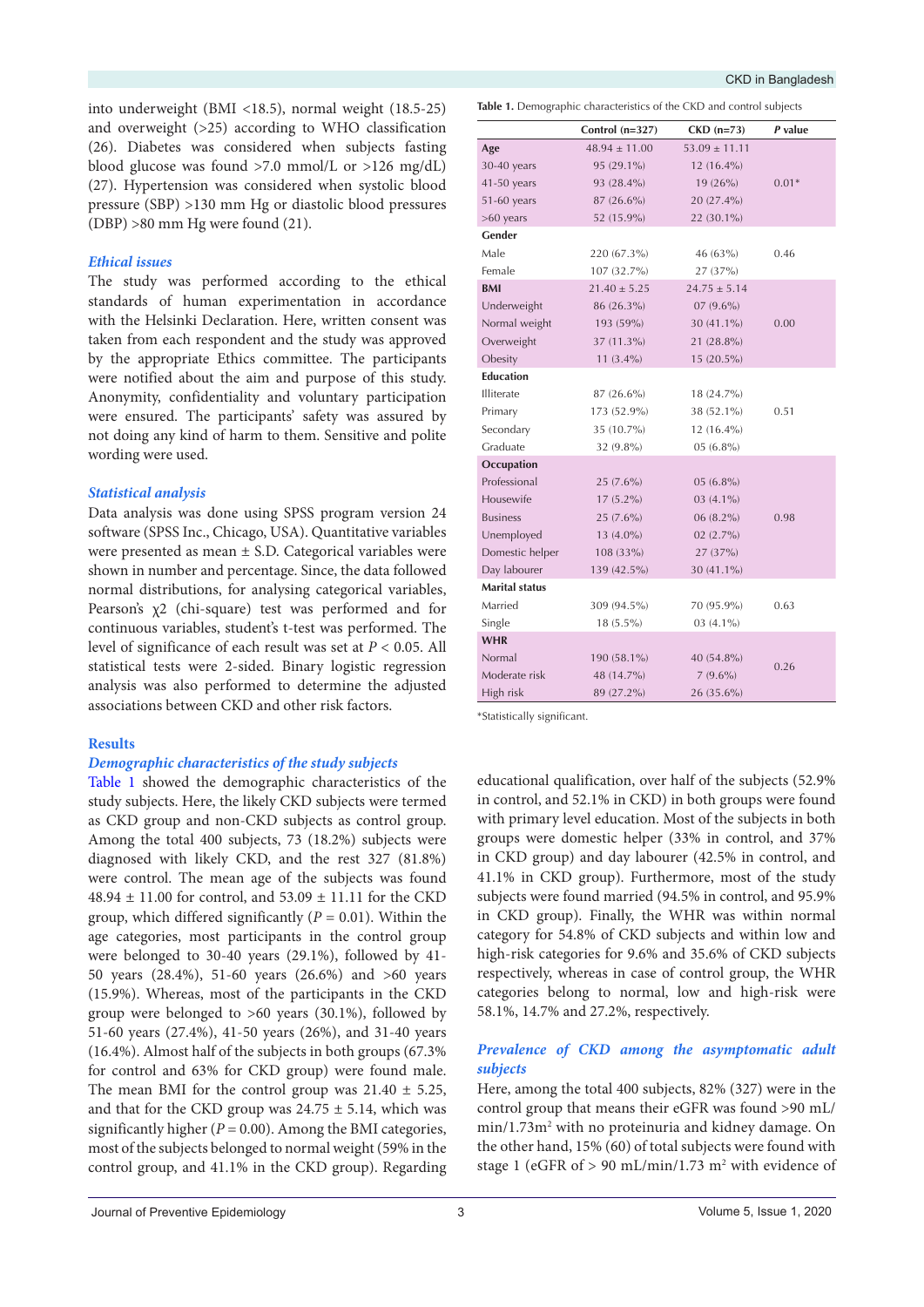## Zeba Z et al

kidney damage). Only 3% of total subjects were found with stage-2 (mild renal insufficiency with eGFR of  $\geq$  $60-89$  mL/min.1.73 m<sup>2</sup>). Since we conducted our study only among the undiagnosed populations, we did not find any subjects with stage 3, 4 and 5 ([Figure 1\)](#page-3-0).

## *Proteinuria and albumin-creatinine ratio significantly affected CKD*

All subjects were tested for proteinuria, albuminuria and urine creatinine. [Table 2](#page-3-1) showed overall proteinuria status and albumin-creatinine ratio (ACR) among the CKD and control subjects. Among the 73 CKD subjects, over half (58.9%) exhibited +1 proteinuria, 24.6% exhibited +2 proteinuria, and 6.5% exhibited +3 proteinuria, while these proportions represented only 7.6%, 1.5% and 0.4%, respectively in case of control subjects. The difference in proteinuria status between the CKD and control groups was statistically significant  $(P = 0.00)$ . On the other hand, ACR was found less than 30 mg/g for 92% of control subjects, but this proportion belonged to only 8.2% in case of CKD subjects. About 78% of subjects with CKD had ACR within 31-300 mg/g, and 13.8% subjects had ACR >300 mg/g. However, in case of control subjects, only 08% subjects had ACR within 31-300 mg/g range, and none had ACR >300 mg/g. The differences in ACR between the CKD group and the control group were significant as well  $(P < 0.01)$ .

<span id="page-3-0"></span>

Figure 1. Number of subjects according to CDK stages. Here, pie chart represented total number of subjects according to CDK stages. No stage 3, 4, and 5 CKD subjects were found in our study.

<span id="page-3-1"></span>

|          |  |  | <b>Table 2.</b> CKD stages and proteinuria status among the CKD and control |  |  |  |
|----------|--|--|-----------------------------------------------------------------------------|--|--|--|
| subjects |  |  |                                                                             |  |  |  |

|                       | Normal $(n=327)$ | $CKD$ (n=73) | P value |  |
|-----------------------|------------------|--------------|---------|--|
| Proteinuria           |                  |              |         |  |
| Trace $(<30$ mg/dL)   | 296 (90.5%)      | 08 (10.0%)   |         |  |
| $+1$ (30-100 mg/dL)   | $25(7.6\%)$      | 43 (58.9%)   | $0.00*$ |  |
| $+2$ (100-300 mg/dL)  | $05(1.5\%)$      | 18 (24.6%)   |         |  |
| $+3$ (300-1000 mg/dL) | $01(0.4\%)$      | $04(6.5\%)$  |         |  |
| <b>ACR</b>            |                  |              |         |  |
| $<$ 30 mg/g           | 301 (92%)        | $06(8.2\%)$  | $0.00*$ |  |
| $31-300$ mg/g         | 26 (08%)         | 57 (78%)     |         |  |
| $>300$ mg/g           | 00               | 10 (13.8%)   |         |  |
|                       |                  |              |         |  |

\*Statistically significant.

## *Association between CKD with other risk factors*

We also investigated the association between CKD with other risk factors ([Table 3\)](#page-3-2). Here, we observed that smoking, diabetes, obesity, and hypertension were significantly (*P* < 0.05) associated with CKD. According to our study, the risks of developing CKD increased 1.8 times due to smoking, 10.68 times due to having diabetes, 7.43 times due to obesity, and 2.08 times due to hypertension. However, our study didn't find any significant correlation between CKD and alcohol consumption.

## *Logistic regression analysis*

Finally, we performed a logistic regression analysis to find out the adjusted association between CKD and other risk factors. Here in our study, the presence or absence of CKD was considered as dependent variable, and age, gender, BMI, diabetes, smoking habit, hypertension, and WHR were considered as independent variables. Independent variables were further categorized considering age (30-40 years), gender (male), BMI (normal weight), smoking habit (non-smoker), alcohol consumption (nonconsumer), WHR (normal), hypertension (no), diabetes (no) as reference group.

Here, CKD groups showed a positive association with age, BMI, smoking, diabetes, and hypertension after adjustments for all the risk factors. According to the results, adjusted ORs was found highest for diabetes  $(ORs = 7.46)$ , followed by obesity  $(ORs = 3.98)$ , overweight  $(OR = 3.78)$ , age >60 years  $(OR = 3.39)$ , smoking habit (ORs=2.36), age (51-59 years) (ORs=1.77), age (41- 50 years) ( $OR = 1.43$ ), and hypertension ( $OR = 1.16$ ). However, significant association was observed for only age (>60 years), overweight, obesity, smoking, and diabetes.

<span id="page-3-2"></span>**Table 3.** Association between CKD with risk factors

|                            | Control<br>$(n=327)$ | <b>CKD</b><br>$(n=73)$ | P value  | OR<br>$(95\% \text{ Cl})$ |  |  |  |
|----------------------------|----------------------|------------------------|----------|---------------------------|--|--|--|
| Smoking status             |                      |                        |          |                           |  |  |  |
| Non-smoker                 | 216 (66.1%)          | 38 (52.1%)             | $0.03*$  | 1.18<br>$(1.07 - 2.99)$   |  |  |  |
| Smoker                     | 111 (33.9%)          | 35 (47.9%)             |          |                           |  |  |  |
| Alcohol consumption status |                      |                        |          |                           |  |  |  |
| Never                      | 301 (92%)            | 65 (89%)               | 0.41     | 1.42<br>$(0.61 - 3.29)$   |  |  |  |
| Alcohol consumer           | 26 (08%)             | 08 (11%)               |          |                           |  |  |  |
| <b>Diabetes</b>            |                      |                        |          |                           |  |  |  |
| Non-diabetic               | 309 (94.5%)          | 45 $(61.6\%)$          | $0.00*$  | 10.68<br>$(5.46 - 20.87)$ |  |  |  |
| <b>Diabetic</b>            | $18(5.5\%)$          | 28 (38.4%)             |          |                           |  |  |  |
| Obesity                    |                      |                        |          |                           |  |  |  |
| No                         | 316 (96.6%)          | 58 (79.5%)             | $0.00*$  | 7.43<br>$(3.25 - 16.98)$  |  |  |  |
| Yes                        | $11(3.4\%)$          | 15 (20.5%)             |          |                           |  |  |  |
| Hypertension               |                      |                        |          |                           |  |  |  |
| No                         | $144(44\%)$          | 20 (27.4%)             | $0.009*$ | 2.08<br>$(1.19-3.65)$     |  |  |  |
| Yes                        | $183(56\%)$          | 53 (72.6%)             |          |                           |  |  |  |
|                            |                      |                        |          |                           |  |  |  |

\*Statistically significant.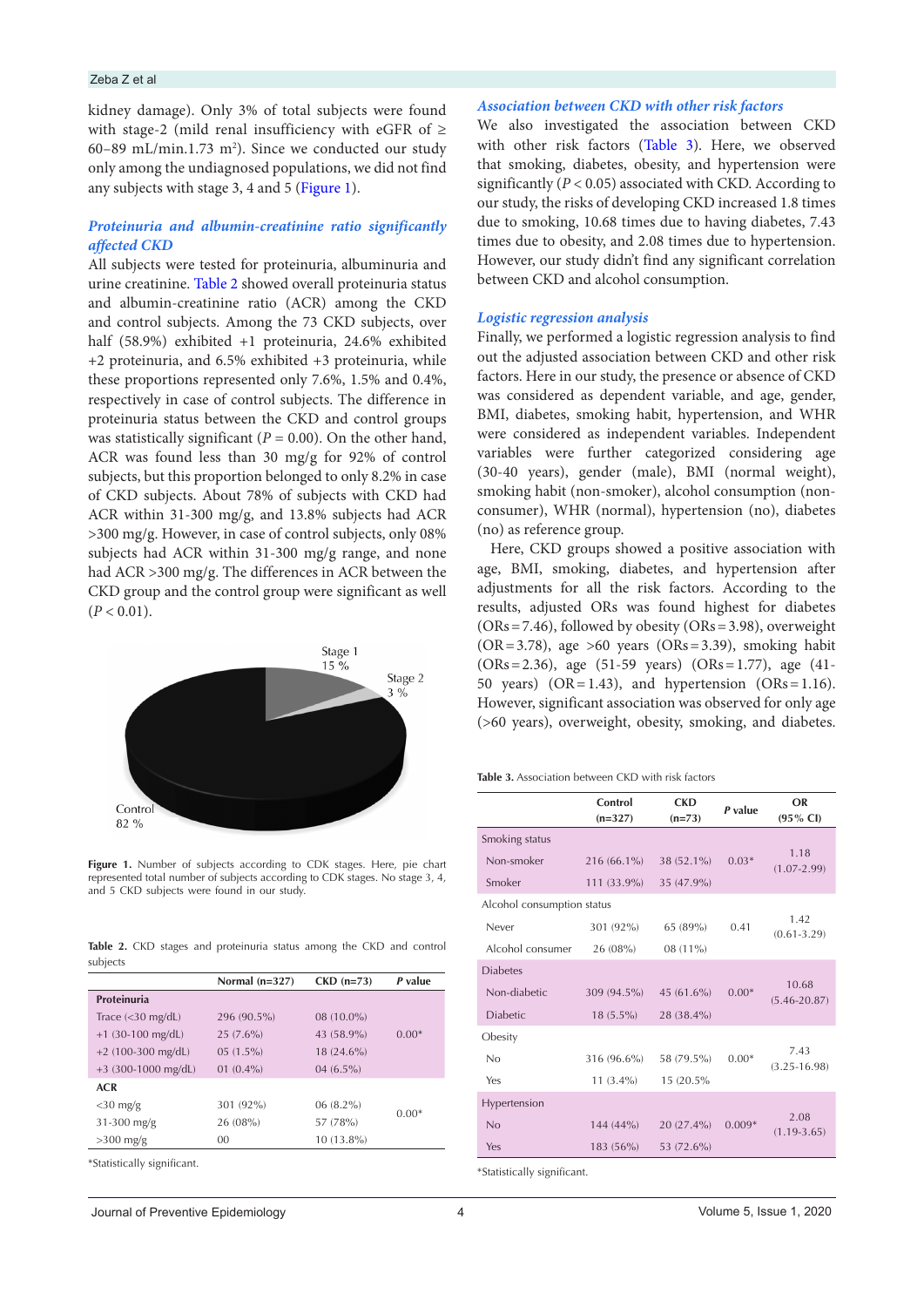Alcohol consumption and WHR were not found positively associated with CKD after adjustments ([Table 4](#page-4-0)).

## **Discussion**

CKD is a worldwide public health threat, but the dimension of this problem in Bangladesh is probably not fully appreciated. Since patients in the early stages of CKD are largely asymptomatic (8), they often do not take any measures to treat which eventually progressed over time to ESRD. This prevented finding out the actual prevalence of CKD in the poor country. This study, for the first time, aimed to screen of CKD patients in their early stages, to avoid adverse outcomes of CKD through early detection and intervention. Here, we found that the overall prevalence of likely CKD was 18.2% among the undiagnosed asymptomatic Bangladeshi subjects, where most of them were in stage 1 (82% of CKD subjects). Among the associated risk factors, we had identified diabetes, hypertension, obesity, and smoking that significantly affected CKD.

Stages 1 and stage 2 of CKD appear to be very common as reported in the National Kidney Foundation (NKF) K/ DOQI guidelines (25). Our study showed 82% of likely CKD subjects were in stage 1, and 18% were in stage 2. These findings supported earlier study that reported prevalence of CKD in stage 2 was around 12% (8). Our

<span id="page-4-0"></span>**Table 4.** Adjsuted odds ratio for CKD risk factors

| <b>Variables</b> | <b>Category of Characteristics</b> | <b>Adjusted OR</b><br>$(95\% \text{ Cl})$ | P value |
|------------------|------------------------------------|-------------------------------------------|---------|
|                  | 30-40 years (Ref.)                 | $\mathbf{1}$                              |         |
| Age              | 41-50 years                        | $1.43(0.60-3.42)$                         | 0.42    |
|                  | 51-59 years                        | $1.77(0.72 - 4.37)$                       | 0.21    |
|                  | $>60$ years                        | 3.39 (1.30-8.80)                          | $0.01*$ |
| Gender           | Male (Reference)                   | 1                                         |         |
|                  | Female                             | $1.35(0.52 - 3.50)$                       | 0.53    |
|                  | Normal weight (Ref.)               | $\mathbf{1}$                              |         |
| <b>BMI</b>       | Underweight                        | $0.43(0.16 - 1.10)$                       | 0.07    |
|                  | Overweight                         | $3.78(1.85 - 8.53)$                       | $0.00*$ |
|                  | Obesity                            | 3.98 (1.33-10.71)                         | $0.00*$ |
| Smoking          | Never (Ref.)                       | 1                                         |         |
| habit            | Yes                                | 2.36                                      | $0.02*$ |
| <b>Diabetes</b>  | No (Ref.)                          | $\mathbf{1}$                              |         |
|                  | Yes                                | 7.46 (3.39-16.38)                         | $0.00*$ |
| Hypertension     | No (Ref.)                          | 1                                         |         |
|                  | Yes                                | 1.16 (0.58-2.38)                          | 0.66    |
| <b>WHR</b>       | Control (Ref.)                     | $\mathbf{1}$                              |         |
|                  | Low risk                           | $0.52(0.18-1.54)$                         | 0.52    |
|                  | High risk                          | $0.94(0.36-2.42)$                         | 0.93    |
| Alcohol          | No                                 | $\mathbf{1}$                              |         |
| consumption      | Yes                                | $0.61(0.19-1.94)$                         | 0.40    |

\*Statistically significant.

study showed an overall prevalence of CKD around 18.2% which also correlated with previous reports showing overall prevalence of CKD among Bangladeshi population (around 14% to 19.5%) (5, 8). Since the symptomatic participants avoided takeing part in screening, our study did not find any subjects in CKD stage 3, 4 and 5. This is more alarming since large proportion of asymptomatic individuals in our study had found with CKD. Thus, this study surely showed the effectiveness of identifying a large number of individuals in the early stages of CKD, which is alarming for a developing country like Bangladesh.

In our study, the association between proteinuria with CKD were investigated. Prevalence of proteinuria was significantly  $(P = 0.0001)$  higher among previously documented CKD patients. Overall, 10.75% of the participants in our study showed +1 (30-100 mg/dL) positive dipstick proteinuria. This value was lower than the 15% found in Congo (28) and 11% found in Bolivia (29). It had been reported that proteinuria accounts for 4-1% of the population in Japan (30), 7%-9% in Taiwan (31) and 0%- 5% in China (32). This discrepancy between studies may be partly due to various definitions (microalbuminuria versus dipstick proteinuria) and the criteria of selection (random versus without random sample and/ or highrisk population versus whole population) applied in each survey. As it is a key prognostic finding and it has a significant beneficial role for early diagnosis of CKD, screening of urine for proteinuria using the dipstick test is being used successfully (33).

According to previous studies, CKD is strongly associated with age since ageing is associated with gradual loss of total glomeruli (34). Our study also found that most of the subjects with likely CKD were in the age group of above 60 years (30.1%). Nevertheless, our study showed that younger age group (30-40 years) accounted for 16% of total likely CKD, which supported earlier study that reported a significant proportion of middle-aged people developed CKD in Bangladesh (10). When we adjusted our data, we found that age above 60 years increased the chance of developing CKD by 3.39 folds (ORs: 3.39) than the younger age group (30-40 years).

Iseki et al reported that the prevalence of CKD was lower among people who were married (35). In this study, we saw that among the CKD patients, 95.9% were married. This might be because the mean age for marriage among the rural Bangladeshi people was 18.3 for women and 25.7 for men according to Bangladesh Bureau of Statistics-2018 (36), and most of the subjects in our study after 30 got married which prevented us to get enough unmarried subjects. Furthermore, the positive association between education and health is well established (37). In the present study, we observed that 60% of the study population had completed primary level education, so health related awareness was very poor. Furthermore, individuals with higher occupational status are less likely to develop a poor health outcome than those with a lower occupational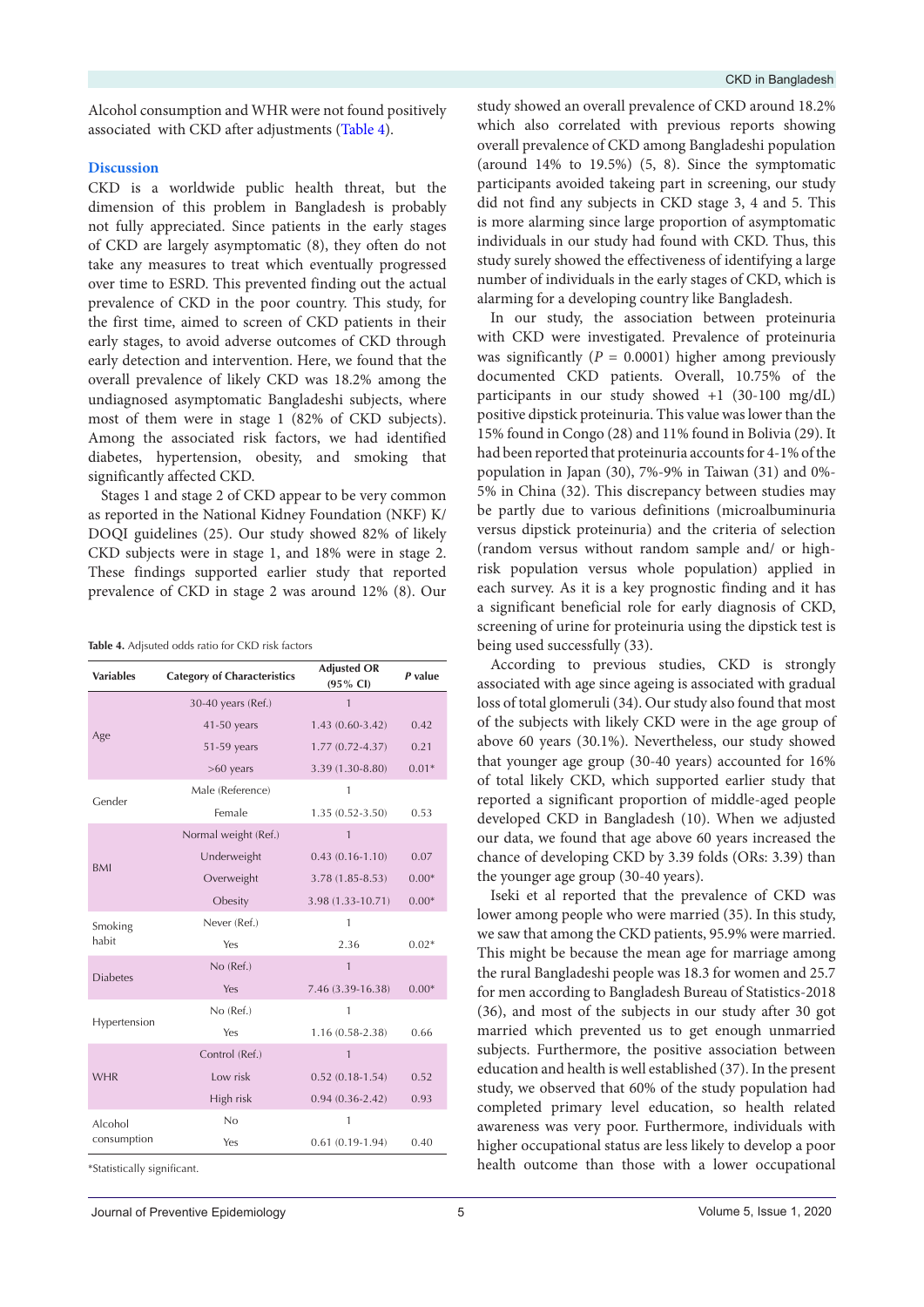## Zeba Z et al

status (38). In addition, job related stress has a negative impact on the health outcome of an individual although its impact appears to vary across the occupational classes (39). These findings are also reflected in our study also, in our study, we saw that most of our study subjects were domestic helpers (53%) and day labour (24.4%).

Diabetes, hypertension, obesity, and smoking are previously considered as risk factors for developing CKD (4,8,10). Our study, like previous studies, also found a strong association between CKD and diabetic group  $(P \le 0.01)$ , between CKD and obese group  $(P=0.00)$ , CKD and hypertension group (*P*=0.009), and CKD and smoking habit group  $(P=0.03)$ . Although unlike other studies (5), the association between hypertension and CKD after adjustments were not found significant, our adjusted data revealed that diabetes, smoking, obesity and hypertension increased the chance of developing CKD by 7.46, 2.36, 3.98 and 1.16 folds, respectively. Among the other confounding risk factors, our study did not find any significant association between CKD and alcohol consumption, between CKD and gender, and CKD and WHR.

## **Conclusion**

In conclusion, we suggested that early screening for CKD among the general population was utmost important since around 18.2% subjects with CKD were found asymptomatic in our study. This early screening could be used to identify the people with risk of CKD and developing the disease. It will ultimately save more expenses and reduce burden of disease. Early detection of CKD should lead to treatment that prevents or delays the occurrence of significant morbidity and mortality. A country like Bangladesh with meagre number of nephrologists and limited resources, early prevention through screening can be the most valuable and effective strategy.

#### **Limitations of the study**

This investigation was conducted in a limited area, therefore large studies on this subject are suggested.

#### **Acknowledgements**

We are thankful for the support and help from the staff of the Thakurgaon Swasthoseba hospital, Bangladesh. Furthermore, we are grateful to the participants who have agreed to participate in the study.

#### **Authors' contribution**

ZZ, KF and LA were responsible for designing the study. Besides, ZZ and AFS contributed to data analysis, and drafted the initial manuscript. ZZ, RZ, and LA reviewed, revised the manuscript and approved the final manuscript. ZZ and FK were responsible for data collection.

#### **Conflicts of interest**

There was no competing interest to declare.

#### **Ethical considerations**

Ethical issues have been completely observed by the authors.

#### **Funding/Support**

This work was supported by Jahangirnagar University and Bangladesh University of Health Sciences.

#### **Reference**

- 1. Zhang QL, Rothenbacher D. Prevalence of chronic kidney disease in population-based studies: systematic review. BMC Public Health. 2008;8(1):117.
- 2. Hill NR, Fatoba ST, Oke JL, Hirst JA, O'Callaghan CA, Lasserson DS, et al. Global prevalence of chronic kidney disease–a systematic review and meta-analysis. PloS One. 2016;11: e0158765. doi: 10.1371/journal.pone.0158765.
- 3. Hasan M, Sutradhar I, Gupta RD, Sarker M. Prevalence of chronic kidney disease in South Asia: a systematic review. BMC Nephrol. 2018;19:291.
- 4. Mills KT, Xu Y, Zhang W, Bundy JD, Chen CS, Kelly TN, et al. A systematic analysis of worldwide population-based data on the global burden of chronic kidney disease in 2010. Kidney Int. 2015;88:950-7. doi: 10.1038/ki.2015.230.
- 5. Ene-Iordache B, Perico N, Bikbov B, Carminati S, Remuzzi A, Perna A, et al. Chronic kidney disease and cardiovascular risk in six regions of the world (ISN-KDDC): a cross-sectional study. Lancet Glob Health. 2016;4:e307-19. doi: 10.1016/S2214- 109X(16)00071-1.
- 6. Anand S, Khanam MA, Saquib J, Saquib N, Ahmed T, Alam DS, et al. High prevalence of chronic kidney disease in a community survey of urban Bangladeshis: a cross-sectional study. Global Health. 2014;10:9.
- 7. Fatema K, Abedin Z, Mansur A, Rahman F, Khatun T, Sumi N, et al. Screening for chronic kidney diseases among an adult population. Saudi J Kidney Dis Transpl. 2013;24:534.
- 8. Hasan MJ, Kashem MA, Rahman MH, Qudduhush R, Rahman M, Sharmeen A, et al. Prevalence of Chronic Kidney Disease (CKD) and Identification of Associated Risk Factors among Rural Population by Mass Screening. CBMJ. 2013;1:20-6.
- 9. Kazancioğlu R. Risk factors for chronic kidney disease: an update. Kidney Int Supp. 2013;3(4):368-71.
- 10. Das SK, Afsana SM, Elahi SB, Chisti MJ, Das J, Al Mamun A, et al. Renal insufficiency among urban populations in Bangladesh: A decade of laboratory-based observations. PloS one. 2019;14: e0214568. doi: 10.1371/journal.pone.0214568.
- 11. Rodriguez-Poncelas A, Garre-Olmo J, Franch-Nadal J, Diez-Espino J, Mundet-Tuduri X, Barrot-De la Puente J, et al. Prevalence of chronic kidney disease in patients with type 2 diabetes in Spain: PERCEDIME2 study. BMC Nephrol. 2013;14:46. doi: 10.1186/1471-2369-14-46.
- 12. Yuan J, Zou XR, Han SP, Cheng H, Wang L, Wang JW, et al. Prevalence and risk factors for cardiovascular disease among chronic kidney disease patients: results from the Chinese cohort study of chronic kidney disease (C-STRIDE). BMC Nephrol. 2017;18:23. doi: 10.1186/s12882-017-0441-9.
- 13. Martínez-Castelao A, Górriz JL, Portolés JM, De Alvaro F, Cases A, Luño J, Navarro-González JF, et al. Baseline characteristics of patients with chronic kidney disease stage 3 and stage 4 in Spain: the MERENA observational cohort study. BMC Nephrol. 2011;12:53. doi: 10.1186/1471-2369-12-53.
- 14. Fouad M, Ismail MI, Gaballah A, Reyad E, ELdeeb S. Prevalence of obesity and risk of chronic kidney disease among young adults in Egypt. Indian J Nephrol. 2016;26:413.
- 15. Weiner DE. Public health consequences of chronic kidney disease. Clin Pharmacol Ther. 2009;86:566-9.
- 16. Lysaght MJ. Maintenance dialysis population dynamics: current trends and long-term implications. J Am Soc Nephrol. 2002;13: S37-40.
- 17. Levin A, Stevens PE. Early detection of CKD: the benefits, limitations and effects on prognosis. Nat Rev Nephrol.